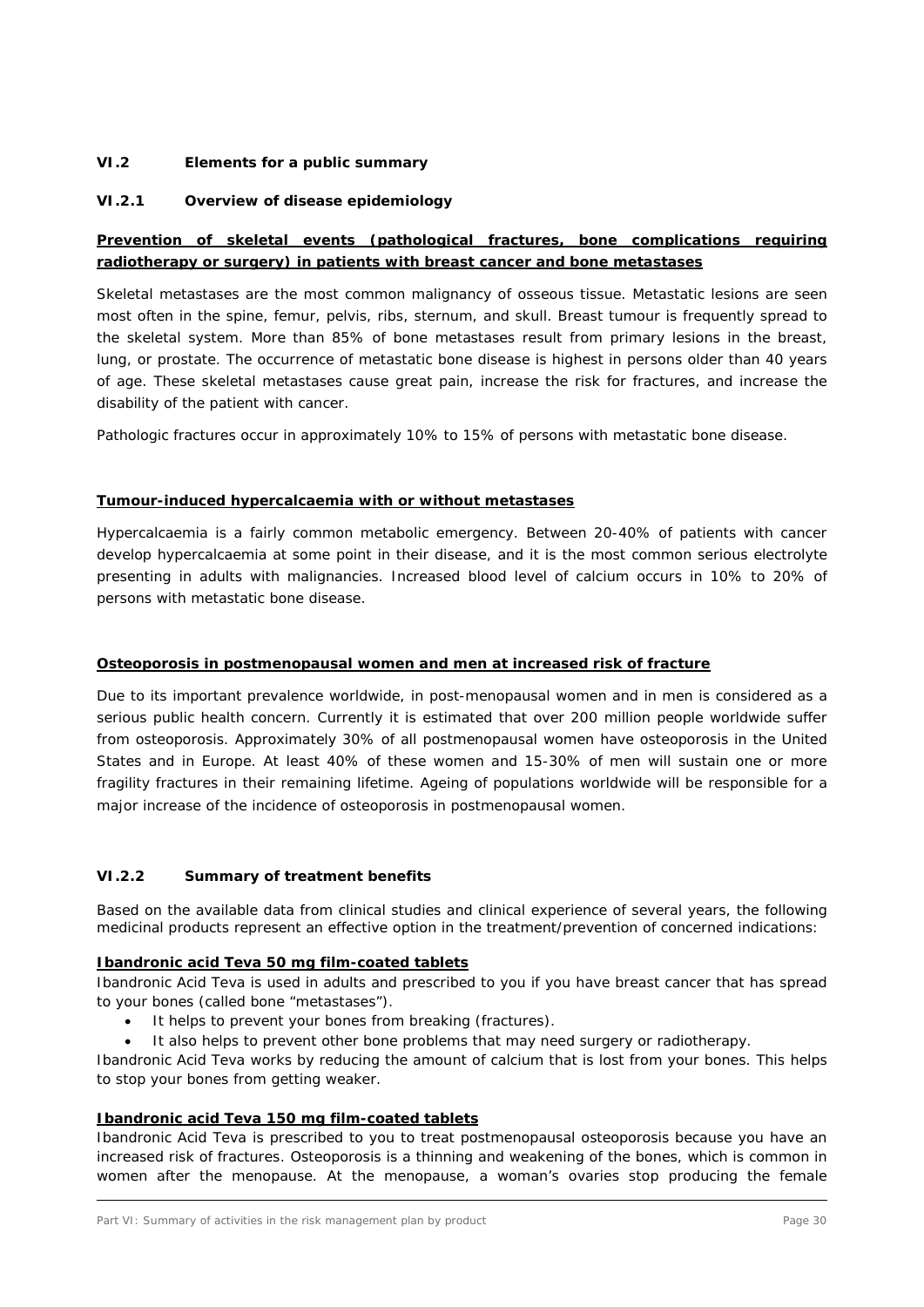hormone, oestrogen, which helps to keep her skeleton healthy.

## *VI.2.3 Unknowns relating to treatment benefits*

Not applicable.

## *VI.2.4 Summary of safety concerns*

### **IMPORTANT IDENTIFIED RISKS**

| <b>Risk</b>                                                                                                                     | What is known                                                                                                                                                                                                                                                                                                                                                                                                                                                                                                                                                         | Preventability                                                                                                                                                                                                                                                                                                                                                                                                                                                                                                                                                                                                                                                                                                                                                                                                      |
|---------------------------------------------------------------------------------------------------------------------------------|-----------------------------------------------------------------------------------------------------------------------------------------------------------------------------------------------------------------------------------------------------------------------------------------------------------------------------------------------------------------------------------------------------------------------------------------------------------------------------------------------------------------------------------------------------------------------|---------------------------------------------------------------------------------------------------------------------------------------------------------------------------------------------------------------------------------------------------------------------------------------------------------------------------------------------------------------------------------------------------------------------------------------------------------------------------------------------------------------------------------------------------------------------------------------------------------------------------------------------------------------------------------------------------------------------------------------------------------------------------------------------------------------------|
| Osteonecrosis of<br>the jaw (ONJ)<br>(Severe bone<br>disease - bone<br>damage, that<br>affects the maxilla<br>and the mandible) | condition<br>involving<br>A<br>exposed bone in the mouth<br>called "osteonecrosis of the<br>jaw" has been reported.<br>Pain in the mouth, and/or<br>maxilla<br>the<br>the<br>and<br>mandible, swelling or sores<br>inside the mouth, numbness<br>or a feeling of heaviness in<br>the the maxilla and the<br>mandible, or loosening of a<br>tooth<br>may occur.<br>These<br>could<br>signs of bone<br>be<br>damage<br>in<br>the<br>jaw<br>(osteonecrosis)<br>generally<br>delayed<br>associated<br>with<br>healing and infection, often<br>following tooth extraction. | Patients may be advised to have a dental<br>starting<br>check-up<br>before<br>treatment<br>with<br>ibandronic acid.<br>If you are having dental treatment or surgery<br>or know that you need some in the future, tell<br>your dentist that you are being treated with<br>ibandronic acid.<br>It is important to maintain good oral hygiene<br>when being treated with ibandronic acid. The<br>patients should have routine dental check-ups<br>throughout the treatment and should contact<br>doctor or dentist if experience any problems<br>with mouth or teeth such as loose teeth, pain<br>or swelling.<br>Talk to a nurse or a doctor straight away if you<br>notice any of the following serious side effects<br>- you may need urgent medical treatment:<br>pain or sore in your mouth or jaw.<br>$\bullet$ |
| Hypocalcaemia<br>(Low calcium level<br>in blood)                                                                                | Low calcium levels in blood<br>have been reported in some<br>patients.                                                                                                                                                                                                                                                                                                                                                                                                                                                                                                | Low calcium level in the blood must be<br>corrected<br>before<br>initiating<br>therapy<br>with<br>ibandronic acid.<br>Other disturbances of bone and<br>mineral<br>metabolism<br>(i.e. parathyroid<br>dysfunction,<br>hypovitaminosis D) should be treated at the<br>time of starting therapy with ibandronic acid.<br>Drug must not be used in patients with low<br>calcium level in the blood.                                                                                                                                                                                                                                                                                                                                                                                                                    |
| Severe<br>oesophageal<br>irritation<br>(Adverse effects in<br>gullet)                                                           | Irritation, inflammation or<br>ulceration<br>of<br>the<br>quilet<br>(oesophagus - the tube that<br>connects your mouth with<br>your stomach) often with<br>symptoms of chest pain,                                                                                                                                                                                                                                                                                                                                                                                    | Caution should be used:<br>- In patients who have any swallowing or<br>digestive problems<br>- In patients who cannot stay in the upright<br>position for at least 30 minutes after taking                                                                                                                                                                                                                                                                                                                                                                                                                                                                                                                                                                                                                          |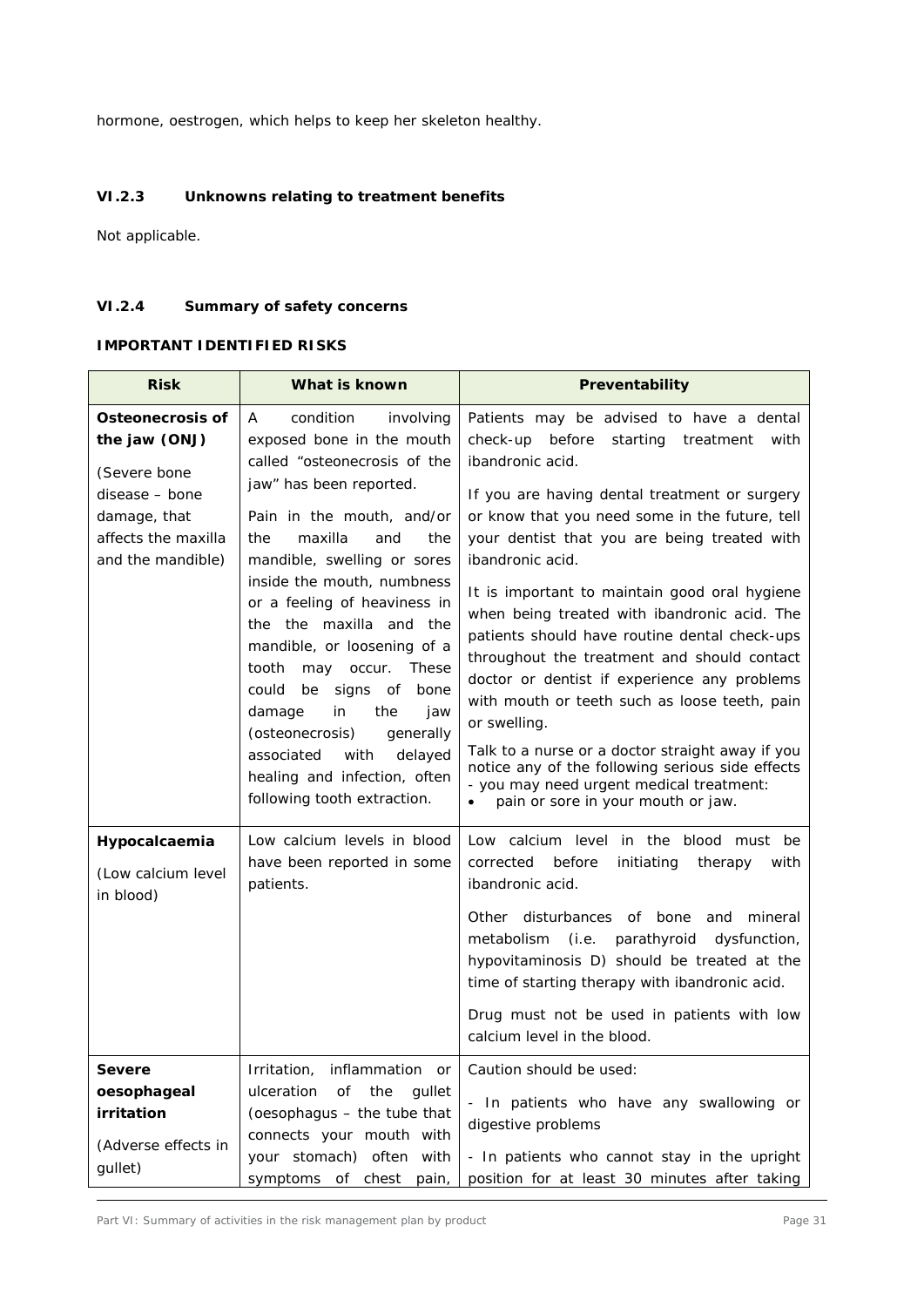| <b>Risk</b>                                                                                                                                                              | What is known                                                                                                                                                                                                                                                                                               | Preventability                                                                                                                                                                                                                                                                                                                                                                                                                                                     |
|--------------------------------------------------------------------------------------------------------------------------------------------------------------------------|-------------------------------------------------------------------------------------------------------------------------------------------------------------------------------------------------------------------------------------------------------------------------------------------------------------|--------------------------------------------------------------------------------------------------------------------------------------------------------------------------------------------------------------------------------------------------------------------------------------------------------------------------------------------------------------------------------------------------------------------------------------------------------------------|
|                                                                                                                                                                          | heartburn, or difficulty or<br>pain upon swallowing may<br>occur, especially if patients<br>do not drink a full glass of<br>water and/or if they lie<br>down less than 30 minutes<br>after taking ibandronic acid.                                                                                          | the tablet<br>- If ibandronic acid is given to patients with<br>recent oesophageal<br>active or<br>or<br>upper<br>gastrointestinal problems (including<br>known<br>Barrett's oesophagus - a condition associated<br>with changes in the cells that line the lower<br>oesophagus).                                                                                                                                                                                  |
|                                                                                                                                                                          |                                                                                                                                                                                                                                                                                                             | Prescribers should pay attention to the dosing<br>instructions and be alert to any signs and<br>symptoms of possible oesophageal reaction.<br>The patients should be instructed to look for<br>medical help if they develop symptoms of<br>oesophageal irritation such as difficulty or pain<br>on swallowing, chest pain or new/worsened<br>heartburn.                                                                                                            |
|                                                                                                                                                                          |                                                                                                                                                                                                                                                                                                             | Drug must be used according to the<br>instructions.                                                                                                                                                                                                                                                                                                                                                                                                                |
|                                                                                                                                                                          |                                                                                                                                                                                                                                                                                                             | The tablet must be swallowed whole and<br>not sucked or chewed. To safely deliver<br>the tablet to the stomach, it is to be taken<br>while in an upright position with a glass<br>of plain water (≥120 ml). Patients should<br>not lie down for 30 minutes after taking<br>the tablet.                                                                                                                                                                             |
| <b>Acute phase</b><br>reaction<br>(A group of<br>physiologic<br>changes that occur<br>shortly after the<br>onset of an<br>infection or other<br>inflammatory<br>process) | Flu-like symptoms (including<br>fever, chills, bone pain and<br>aching muscles) have been<br>reported. These symptoms<br>usually disappear within a<br>couple of hours or days.                                                                                                                             | If you get any side effects, talk to your doctor<br>or pharmacist.                                                                                                                                                                                                                                                                                                                                                                                                 |
| Anaphylaxis<br>(Potentially life<br>threatening<br>allergic reaction)                                                                                                    | allergic<br>Patients<br>(hypersensitive)<br>to<br>ibandronic acid or to any of<br>the excipients should not<br>take this medicinal product.<br><b>The</b><br>following<br>adverse<br>reactions<br>have<br>been<br>reported: allergic and skin<br>reactions, including swelling<br>of the face, lips, tongue | Do not take ibandronic acid:<br>- if you are allergic (hypersensitive) to<br>ibandronic acid<br>Talk to a nurse or a doctor straight away if you<br>notice any of the following serious side effects<br>- you may need urgent medical treatment:<br>rash, itching, swelling of your face, lips,<br>with<br>and<br>throat,<br>difficulty<br>tongue<br>breathing. You may be having an allergic<br>reaction to the medicine<br>problems with breathing.<br>$\bullet$ |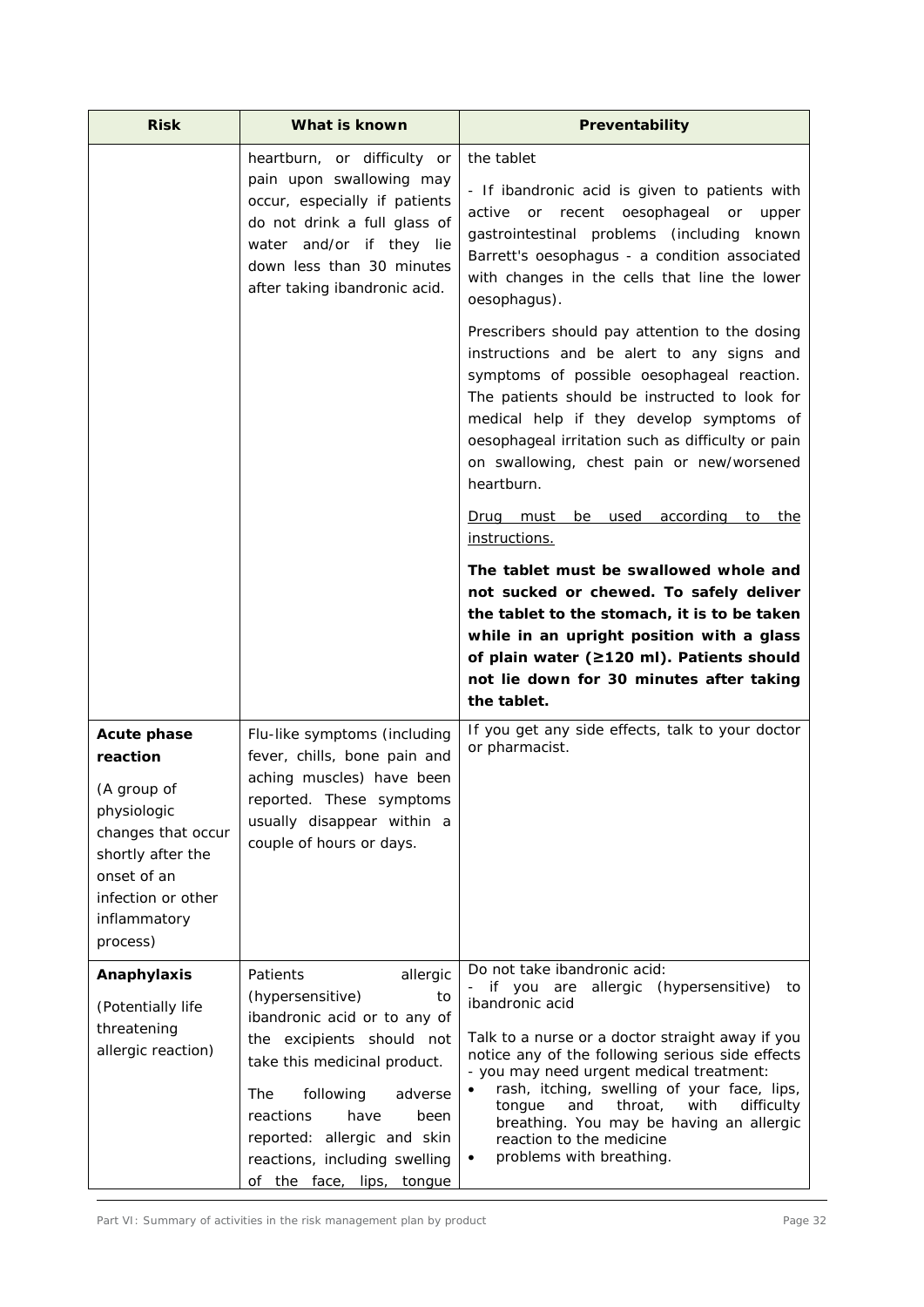| <b>Risk</b> | What is known                                                        | Preventability |
|-------------|----------------------------------------------------------------------|----------------|
|             | and/or throat, generalised<br>rash, hives, severe skin<br>reactions. |                |

## **IMPORTANT POTENTIAL RISKS**

| <b>Risk</b>                                                                       | What is known                                                                                                                                                                                                                   |
|-----------------------------------------------------------------------------------|---------------------------------------------------------------------------------------------------------------------------------------------------------------------------------------------------------------------------------|
| <b>Atypical femoral fracture</b><br>(Unusual fracture in the<br>upper thigh bone) | New pain, weakness or discomfort in thigh, hip or groin have been<br>reported with ibandronic acid. These may be early signs of a possible<br>unusual fracture of the thigh bone.                                               |
| <b>Atrial fibrillation</b>                                                        | Atrial fibrillation has been reported with some bisphosphonates (drug<br>class effect). The potential of developing atrial fibrillation with<br>ibandronic acid is not known.                                                   |
| <b>Renal dysfunction</b>                                                          | Take special care if you have kidney problems. Your doctor may<br>adjust your dose and duration of intravenous infusion if you have<br>kidney problems.<br>Changes in blood test results such as creatinine have been reported. |

## **MISSING INFORMATION**

None

# *VI.2.5 Summary of additional risk minimisation measures by safety concern*

No additional risk minimisation measures are proposed.

## *VI.2.6 Planned post authorisation development plan (if applicable)*

Not applicable.

## *VI.2.7 Summary of changes to the risk management plan over time*

Major changes done to the Risk Management Plan over time are presented in the following table:

| <b>RMP</b><br><b>Version</b>                   | Date           | <b>Safety concerns</b>                                                                                                                                                                                                                                                                                  | Comment                                                                                                                                                                                                                                                                                                                                                                                                          |
|------------------------------------------------|----------------|---------------------------------------------------------------------------------------------------------------------------------------------------------------------------------------------------------------------------------------------------------------------------------------------------------|------------------------------------------------------------------------------------------------------------------------------------------------------------------------------------------------------------------------------------------------------------------------------------------------------------------------------------------------------------------------------------------------------------------|
| version<br>1.0,<br>For<br>bisphos-<br>phonates | 26 Sep<br>2011 | Identified<br>risks<br>for<br>oral<br>formulations: osteonecrosis of the<br>(ONJ), hypocalaemia and,<br>iaw<br>oesophageal adverse effects<br>for<br>Potential<br>risks<br>oral<br>formulations:<br>atypical<br>femoral<br>atrial<br>fibrillation.<br>fracture.<br>hypersensitivity<br>reactions<br>and | A<br>combined<br><b>RMP</b><br>the<br>for<br>bisphosphonates (INN's<br>alendronic<br>acid, clonodronic acid,<br>pamidronic<br>acid, ibandronic acid).<br><b>RMP</b><br>was issued due<br>The<br>to the<br>Commission Implementing Decision of<br>13 July 2011 concerning the Article<br>bisphosphonates<br>for<br>31<br>referral<br>that the MAHs<br>should<br>reguiring<br>submit/update the RMPs to<br>reflect |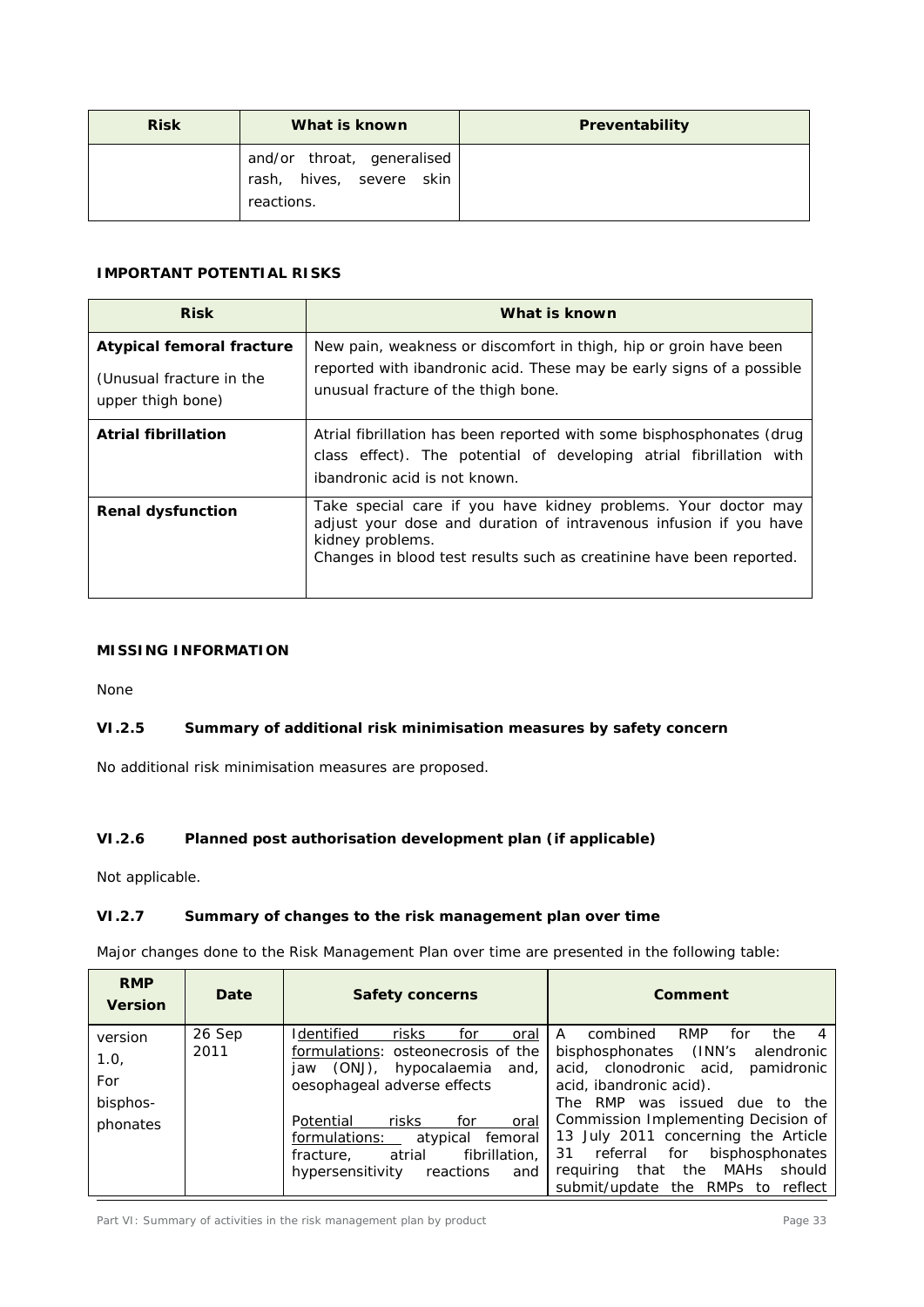| <b>RMP</b><br><b>Version</b>                                                                      | Date           | <b>Safety concerns</b>                                                                                                                                                                                                                                                                                                                                                                                                                                                                                                                                                                             | <b>Comment</b>                                                                                                                                                                                                                                                                                                                                                                                                                                                                                                                                                                                                                                                                                                                                                                |
|---------------------------------------------------------------------------------------------------|----------------|----------------------------------------------------------------------------------------------------------------------------------------------------------------------------------------------------------------------------------------------------------------------------------------------------------------------------------------------------------------------------------------------------------------------------------------------------------------------------------------------------------------------------------------------------------------------------------------------------|-------------------------------------------------------------------------------------------------------------------------------------------------------------------------------------------------------------------------------------------------------------------------------------------------------------------------------------------------------------------------------------------------------------------------------------------------------------------------------------------------------------------------------------------------------------------------------------------------------------------------------------------------------------------------------------------------------------------------------------------------------------------------------|
|                                                                                                   |                | ocular adverse events.<br>Important missing information:<br>during<br>pregnancy<br>and<br>use<br>lactation and use in patients below<br>18 years of age                                                                                                                                                                                                                                                                                                                                                                                                                                            | "atypical femoral fractures"<br>as<br>a<br>potential risk.                                                                                                                                                                                                                                                                                                                                                                                                                                                                                                                                                                                                                                                                                                                    |
| Version<br>2.0,<br>For<br>ibandronic<br>acid                                                      | 20 Apr<br>2012 | Identified risks: osteonecrosis of<br>the jaw (ONJ), hypocalaemia and,<br>oesophageal adverse effects<br>Potential risks: atypical femoral<br>atrial<br>fibrillation,<br>fracture,<br>hypersensitivity reactions, ocular<br>events,<br>acute<br>phase<br>adverse<br>reaction (intermittent oral therapy<br>intravenous<br>therapy)<br>and<br>and<br>renal impairment/ renal failure<br>(parenteral formulations).<br>Important missing information:<br>during<br>pregnancy<br>and<br>use<br>lactation, use in patients below 18<br>years of age and patients with<br>severe renal impairment.      | Version was updated to RMP<br>for<br>ibandronic<br>only;<br>acid<br>oral<br>and<br>parenteral formulations.<br>Sections updated to include the exact<br>wording specified in Article 31 referral<br>regarding "atypical femoral fractures",<br>as per abbreviated core RMP for<br>bisphosphonates; changes in sections<br>2.2, 2.3, 3.1 and 5.<br>comparison with RMP for<br>In.<br>all<br>bisphosphonates, the following safety<br>concerns were added in RMP v2.0:<br>important<br>potential<br>risks:<br>phase<br>reaction<br>acute<br>(intermittent oral therapy and<br>therapy)<br>intravenous<br>and<br>renal<br>impairment/<br>renal<br>failure<br>(parenteral<br>formulations)<br>important<br>missing<br>information:<br>patients<br>with<br>severe renal impairment |
| Version<br>2.1,<br>For<br>ibandronic<br>acid                                                      | 14 Aug<br>2013 | Identified risks: osteonecrosis of<br>the jaw (ONJ), hypocalaemia and,<br>oesophageal<br>adverse<br>effects,<br>atypical<br>femoral<br>fracture,<br>hypersensitivity reactions, ocular<br>adverse events<br>Potential risks: atrial fibrillation,<br>acute phase reaction (intermittent<br>therapy<br>and<br>intravenous<br>oral<br>therapy) and renal impairment/<br>failure<br>(parenteral<br>renal<br>formulations)<br>Important missing information:<br>during<br>pregnancy<br>and<br>use<br>lactation, use in patients below 18<br>years of age and patients with<br>severe renal impairment. | No change in safety concerns;<br>However, based on GVP Module V<br>definitions of safety concerns, atypical<br>femoral<br>fracture,<br>hypersensitivity<br>reactions, and ocular adverse events<br>were upgraded into identified risks<br>since these adverse reactions are<br>included in section 4.8 in the SmPCs.<br>All sections have been re-organized<br>and/or updated as compared to<br>version 2.0 based on GVP template<br>for generics; major changes in format<br>are in Part V and Part VI.<br>In addition, follow-up questionnaire<br>on atypical femoral fracture is added<br>in Annex 7.                                                                                                                                                                      |
| Version<br>2.2,<br>For<br>ibandronic<br>acid for<br>tablets and<br>parenteral<br>formulatio<br>ns | 10 Sep<br>2013 | Identified risks: osteonecrosis of<br>the jaw (ONJ), hypocalaemia and,<br>oesophageal<br>adverse<br>effects,<br>atypical<br>femoral<br>fracture,<br>hypersensitivity reactions, ocular<br>events,<br>phase<br>adverse<br>acute<br>reaction (intermittent oral therapy<br>and intravenous therapy)                                                                                                                                                                                                                                                                                                  | No change in safety concerns;<br>However, based on the request from<br>the Dutch Medicines Evaluation Board<br>acute phase reaction (intermittent<br>oral therapy and intravenous therapy)<br>was upgraded into identified risk.                                                                                                                                                                                                                                                                                                                                                                                                                                                                                                                                              |